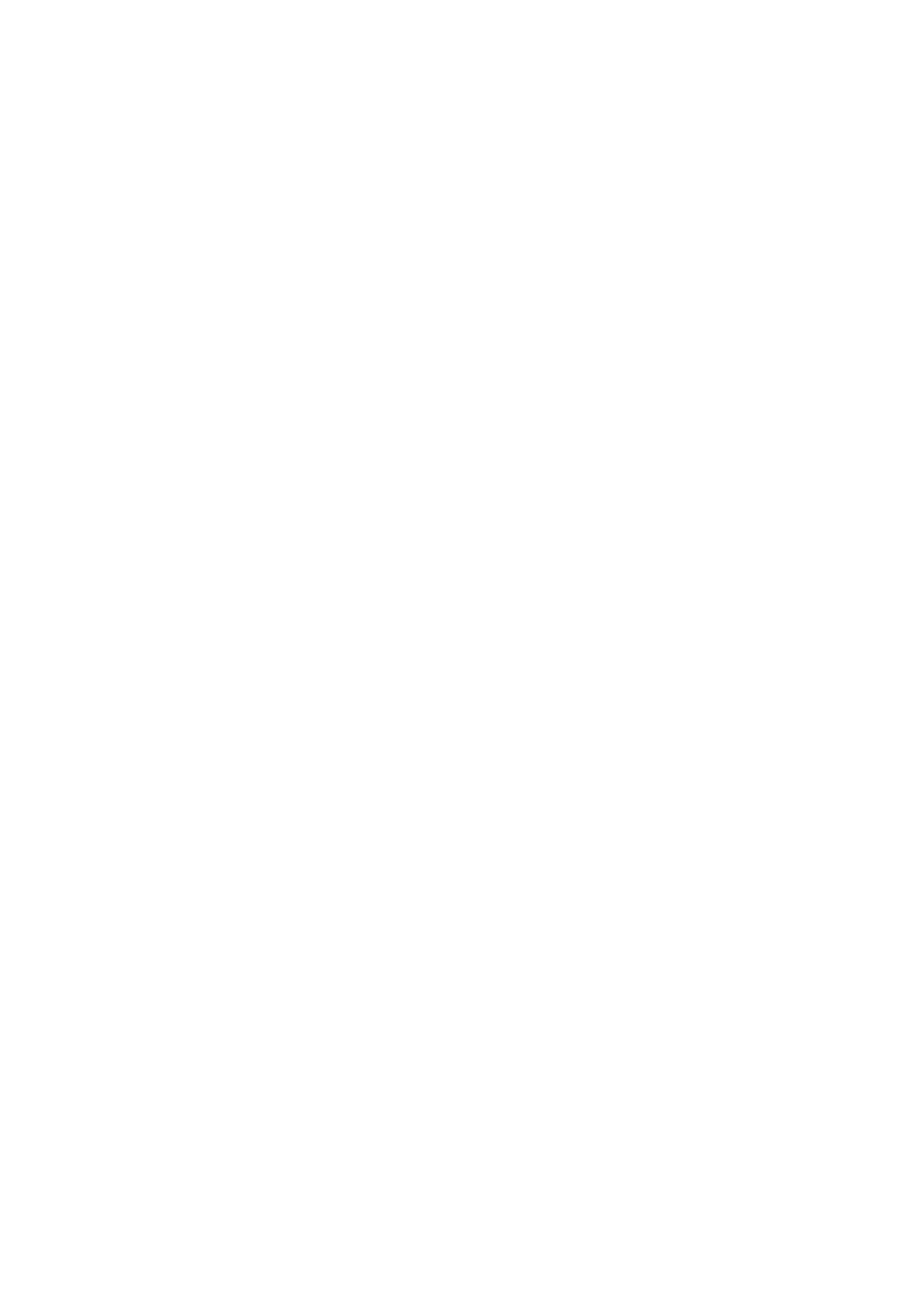## **TECHNIQUES FOR CREATING SMALL WILD FLOWER MEADOWS**

## **Sowing**

Choose a site that has not been heavily fertilized. The meadow will establish itself best on poor infertile subsoil. If this is not possible remove the topsoil. It is best to choose a sunny location, (unless you are intending to create a woodland area) in a spot that can be easily reached for mowing. Dig over the area thoroughly and remove all weeds. Choose a suitable meadow mixture from our range to suit your location and soil type. The seed may be sown throughout the year but spring or autumn are preferable. The meadow mix can either be sown alone or with some annual cornfield seeds which have the added advantage of providing a bright array of color in the first year whilst protecting the more slow growing perennials as they develop. This technique is known as 'nursing'.

Remove any stones from the area before sowing; rake it thoroughly before fine sieving. The plot should then be rolled until level. Water until soaked and lightly sow the seed at the rate show below (mixing with a little silver sand will help to ensure an even spread.)

Sowing Rates: Meadow mixtures: 3-4 grams per square meter

Cornfield annuals: 2 grams per square meter

Pure Wild Flower seed: 1 gram per square meter

Pure Meadow Grass: 5 grams per square meter

For very small 'Mini Meadows' of less than 5x5 meters it is best to sow a mixture of Wild Grasses and then introduce the wild flowers as Plant Plugs at a later date. Use our mixture WG11 (F) and plant plug selection for meadows (order code PS6).

For further advice please visit the "frequently asked questions" section of our website at http:// www.wildflowersuk.com/knowledgebase.asp or use our online "Meadow Mix Calculator" at www. wildflowersuk.com/design.asp

## **Meadow establishment**

Management will depend upon the mix/mixes sown and the type of meadow required, 4 different methods are described in the following section:

## *1. Perennial Grass and Wildflower mixtures without cornfield annuals:*

In the first year it is unrealistic to expect everything to germinate, establish and flower, however, in the second and following years it is possible to adapt a more permanent management regime. If in doubt about when to cut, then simply maintain the grass height at approximately 3 to 4 inches in height for the first 2 seasons. If followed carefully, this method will take into account the wide range of growing conditions such as soil fertility and weather and will prevent damage to small seedlings from overly competitive grasses and weeds. Remember the golden rule that whilst trying to establish a meadow, it is always better to cut, than not to cut. That way you will reduce the risk of damage to delicate seedlings from overly competitive grasses and weeds.

In year 2 and beyond, continue cutting as necessary until around mid-May (for a summer meadow), and then leave uncut to allow flowering in June/July. As the vegetation starts to die down at the end of summer the meadow may be cut. Leave the cuttings to one side for a day or so to enable any insects to escape and then remove to prevent an increase in fertility. Follow this by occasional cuts throughout the autumn and winter. If cutting is stopped earlier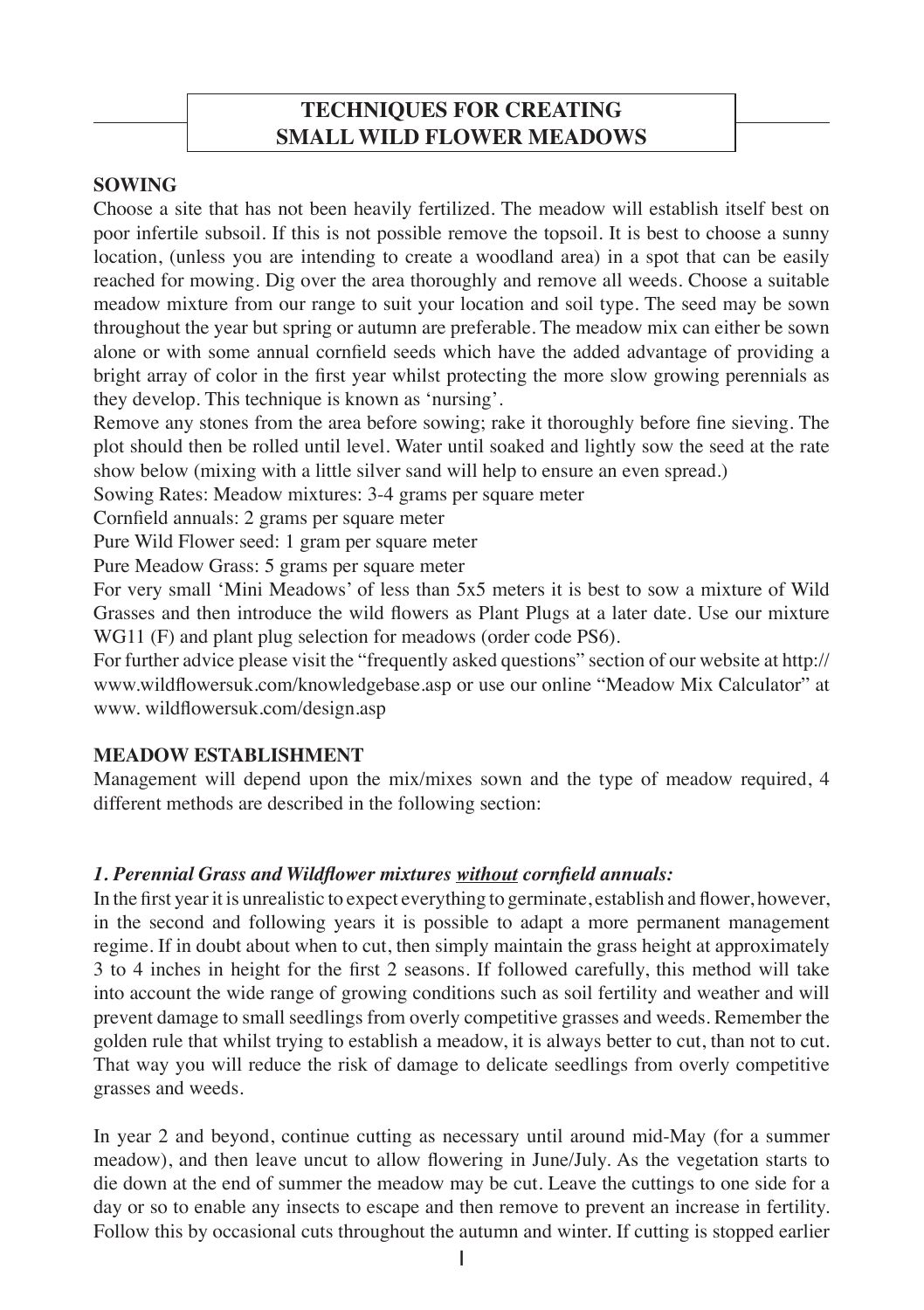in the year (around March) and then left, it is possible to encourage spring flowering species to flourish. This would then be followed by a cut in early July. On the other hand if cutting is continued until the end of May a summer meadow can be encouraged which can be left until October before cutting. We also offer a range of Native Wild flower bulbs as an easy way of establishing a spring meadow.

## *2. Perennial grass and Wildflower mixtures with nurse crop of cornfield annuals*

This technique has 2 main benefits.

- a) During the first year, this type of meadow will require very little attention.
- b) An array of color can be expected during the first year.

 The method described above should still be followed however the meadow can be left virtually unattended until the annuals have flowered. Then in late summer the meadow can be mown and the cuttings removed. Please note that the annuals are intended for the 1st year only with this method.

## *3. Perennial mixtures sown without meadow grass:*

Such mixtures are normally used for over sowing into existing grassland. Initially cut the grass as low as possible, and then remove cuttings and surface moss. If necessary lightly scarify the soil surface. Sow at a rate of 1gm per sq. metre ensuring good soil contact. Rake in well and if necessary water with a fine hose. Cut the grass regularly during the first year maintaining at a height of approx. 3 inches and remove any unwanted weeds as soon as they appear. DO NOT USE ANY FERTILIZER DURING THIS PROCESS. The success of this technique is limited and depends on the growing conditions and the type of grassland into which the Wildflower seed is being introduced.

## *4. Cornfield Annuals sown alone:*

Cornfield annuals sown alone in autumn or early spring will flourish on most soil types and will provide a mass of color throughout the summer of the first year. However, if you wish this type of meadow to re-establish itself naturally from its own seed dispersal then it is essential that the dead vegetation is rotovated back into the ground during autumn or early spring of the following years. Please also note that cornfield annuals will NOT generally work in established grass and it is always preferable to sow onto bare soil.

## **USING YELLOW RATTLE**

Yellow Rattle is a particularly interesting and attractive species that is useful when trying to establish and increase the number of wildflowers within a meadow. A semi-parasitic species, it draws nutrients through the roots of grasses and in doing so can help suppress grass growth. Yellow Rattle is best introduced as seed and sown between October and December. Prepare the area by cutting the grass as low as possible and then rake or lightly scarify the ground so that good soil contact can be achieved. Sow at 1 gram per sq. meter and lightly roll or trample following sowing, to firm the seeds into the ground. Germination can be expected the following spring. Being an annual it is important not to cut or graze yellow rattle until the middle of the following July when it will have set seed. Where suitable most of our mixtures already include Yellow Rattle. Alternatively it can be purchased separately (order code ST85).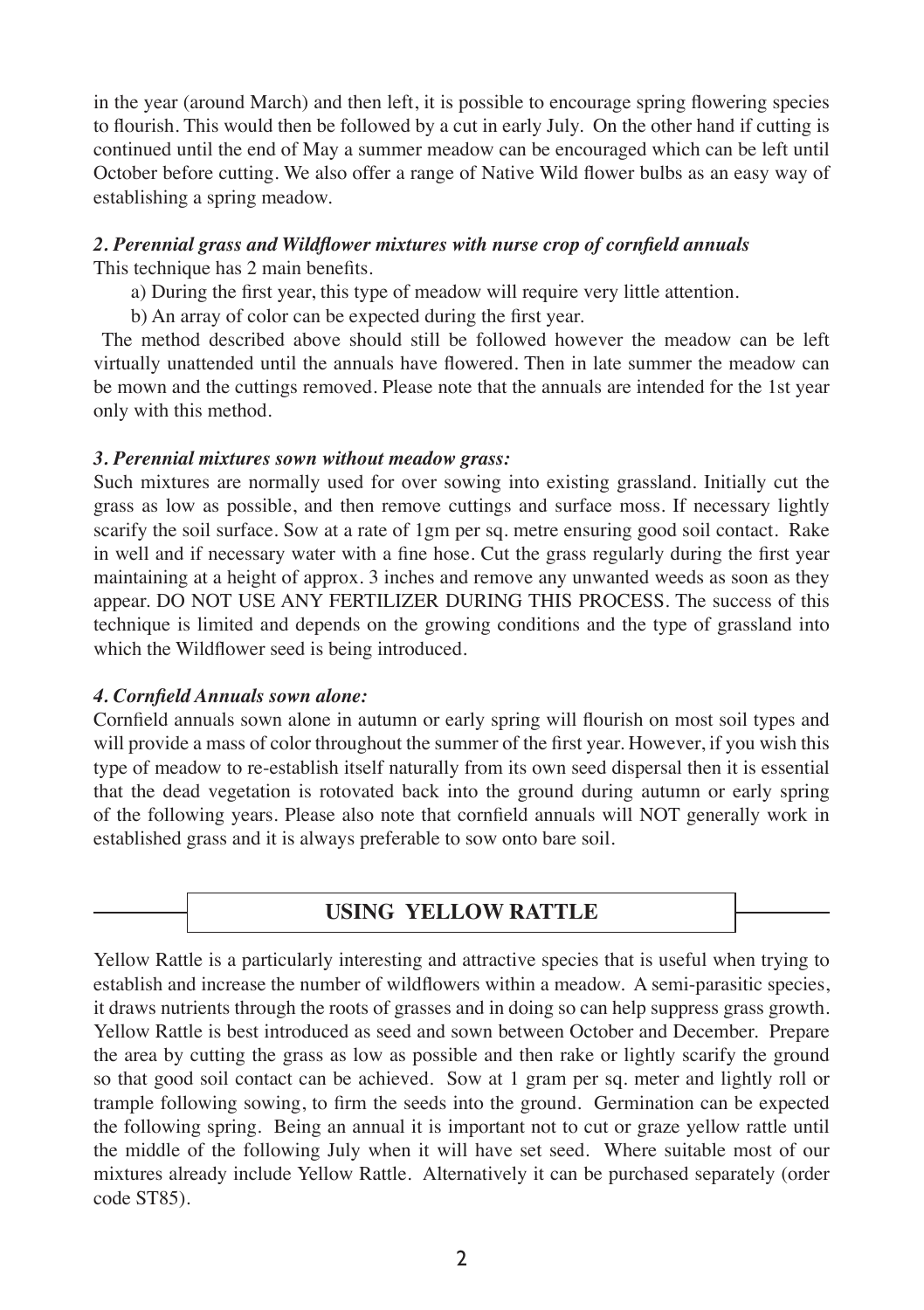## **SOWING TIPS FOR INDIVIDUAL SEEDS**

## *Guidelines*

It is possible to sow Wild Flower seeds directly outdoors onto a carefully prepared seedbed. However, it is usually preferable to sow into trays of seed compost. If you do this please try to use one of the brands of 'Peat-free' composts now available. This is important because the commercial extraction of peat is threatening our peat bogs. Place the trays outdoors in a cold glass house or under a sheet of glass will substitute. Keep the compost moist and once the seeds have germinated, wait until they reach the '3 leaf' stage and then prick out into individual plant pots. Grow on into full plants before planting out into their permanent positions. If you do sow directly outdoors it is important that the seedbed is kept free of all unwanted weeds until the Wild Flowers are well established. The recommended sowing rate is 1 gram per sq. meter.

## **When to sow**

Wild Flower seeds can generally be sown at any time of year. However, it is best to avoid periods of drought or very waterlogged conditions. Varieties requiring stratification are best sown in trays of seed compost in the autumn and placed outside for germination the following spring.

#### **Special Treatment**

There is no hard and fast rule as to how long Wild Flower seeds take to germinate. Some types will do so quite readily, whilst others can take a long time. However, germination of certain Wild Flower seeds can be improved by applying special treatments notably:

**1. Scarification:** This is where hard coated seeds can be encouraged to germinate more readily by rubbing lightly between two sheets of sandpaper hence allowing moisture to penetrate more readily. Within our range of seeds this applies typically to Meadow Cranesbill, Trefoils and Vetches, Bluebell, Ribbed Melilot and Sainfoin.

**2. Stratification:** This is where a seed needs to be subjected to a period of chilling before germination will occur. Mixing with some moist compost and placing the seed in a refrigerator for approx. 8 weeks can achieve this. Alternatively seed can be sown outdoors in the autumn for germination the following spring. Within our range of seeds this treatment applies to varieties such as Mignonette, Sweet Violet, Bluebell, Weld, Sweet Cicely, Hemp Agrimony, Clustered Bellflower, Wild Carrot, Cowslip, Oxlip, Yellow Flag Iris, Water Avens, Primrose, Meadow Sweet and notably Yellow Rattle.

## *Exceptions*

The following varieties of Wild Flower seed should be sown directly outside onto soil and not in trays of compost: Corn Poppy, Corn Marigold, Cornflower, Long Headed Poppy, Wild Pansy, Yellow Rattle, Corncockle, and Corn chamomile. Yellow Rattle, should always be sown together with seeds of grass on which it is a partial parasite. You may also find that certain varieties germinate best in different types of compost e.g. seeds of wetland plants will often germinate well in coir based compost, whereas the seed of heather and foxglove would require a low Ph (acid based) compost.

## *Depth of Seeds*

Small Wild Flower seeds should be sown straight onto the surface of the soil or compost and left uncovered. Larger seeds should be covered with a light layer of compost or soil.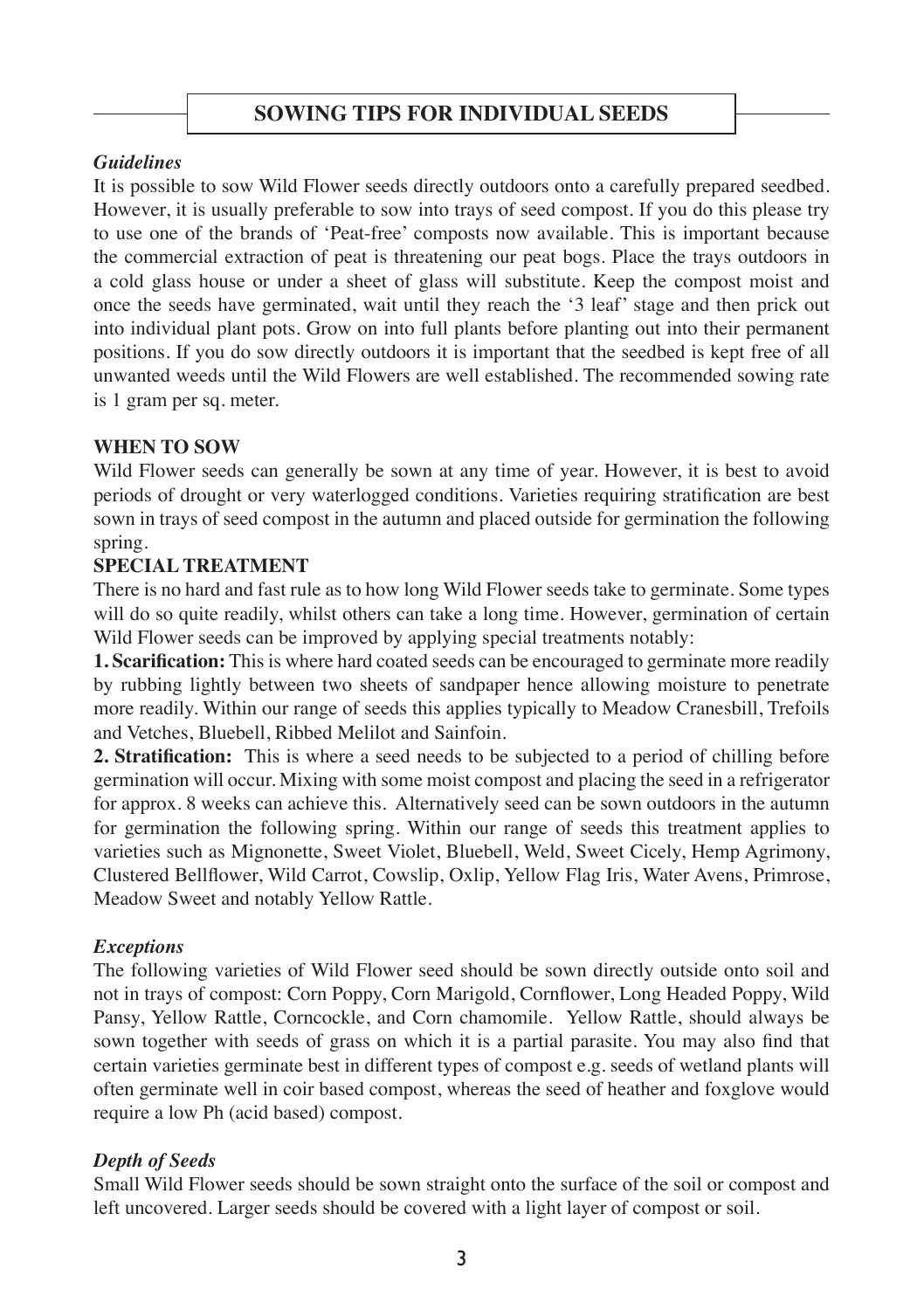## **PLANTING INSTRUCTIONS (BULBS)**

On receiving your Bulbs, remove all packaging and plant immediately. If the weather prevents planting, then store in a dry, cool shady place until things improve. Stored carefully in this way most bulbs should keep for at least a week. A hole approximately 3 times the length of the bulb is required when planting. If the soil is especially heavy then the addition of a little sand can help. Wood anemone rhizomes are planted up to 1" below the surface and as with other Woodland bulbs will do better if a rich soil containing leaf mould in a shady position can be found. Other bulbs e.g. Wild daffodil, Star of Bethlehem, Snakes head fritillary, and Wild Tulip can be planted in grass by removing and then replacing a section of turf. Please bear in mind that some bulbs notably Wild daffodil can often take a season to settle in and flower.

## **PLANTING INSTRUCTIONS (PLANT PLUGS)**

Individual plants (order code IP) are supplied in quantities of 10, 20 and 50. The trays in which these are supplied actually contain 12, 24 and 60 cells. You may therefore notice a few cells with plants that are missing. Please be assured however that all trays have been carefully checked prior to dispatch to ensure they contain the correct number of plugs. On receiving your plants immediately take them out of the box, water well and stand in a shady place away from any slugs or snails to recover for a day or so. Plant labels can be found on the top or sides of each cell. Plant plugs should then be placed in 3-inch pots containing an appropriate soil based potting compost or lined out approx 6 inches apart in a carefully prepared nursery bed. After this they should be kept well watered and left to develop for several months before moving to their permanent planting positions. When planting into established grass it is advisable to first cut the areas where the Wildflowers are to be introduced and create a small bare area up to several inches around each planting position to reduce initial competition. Finally please note that some of the plants you receive will not necessarily be showing much growth. This depends on the time of year and is normal. Many Wildflowers are dormant (no foliage) over winter. Typically this applies to Meadow Cranesbill and Purple loosestrife, which will often start to enter dormancy as early as August.

 Tips: Before removing plugs from their cells it is often helpful to water thoroughly beforehand. Trays can easily be watered from underneath by dipping gently into a suitable container of water. This will prevent any dry compost from crumbling away and result in a "cleaner" root ball. When potting on Foxgloves a lime-free compost or soil is essential. For this purpose please use suitable ericaceous compost or request assistance from your local nursery about how to increase soil acidity.

**Please note:** 

- **• The advice and tips given within this manual are for guidance only and the performance of our products will be limited to storage and growing conditions. Factors such as different soil and weather conditions should always be taken into account.**
- **• Some of our seeds and bulbs may contain toxins and we therefore suggest that they are always kept out of reach of small children.**
- **• For further, more detailed advice please visit the "frequently asked questions" section of our website at http://www.wildflowersuk.com/knowledgebase.asp**